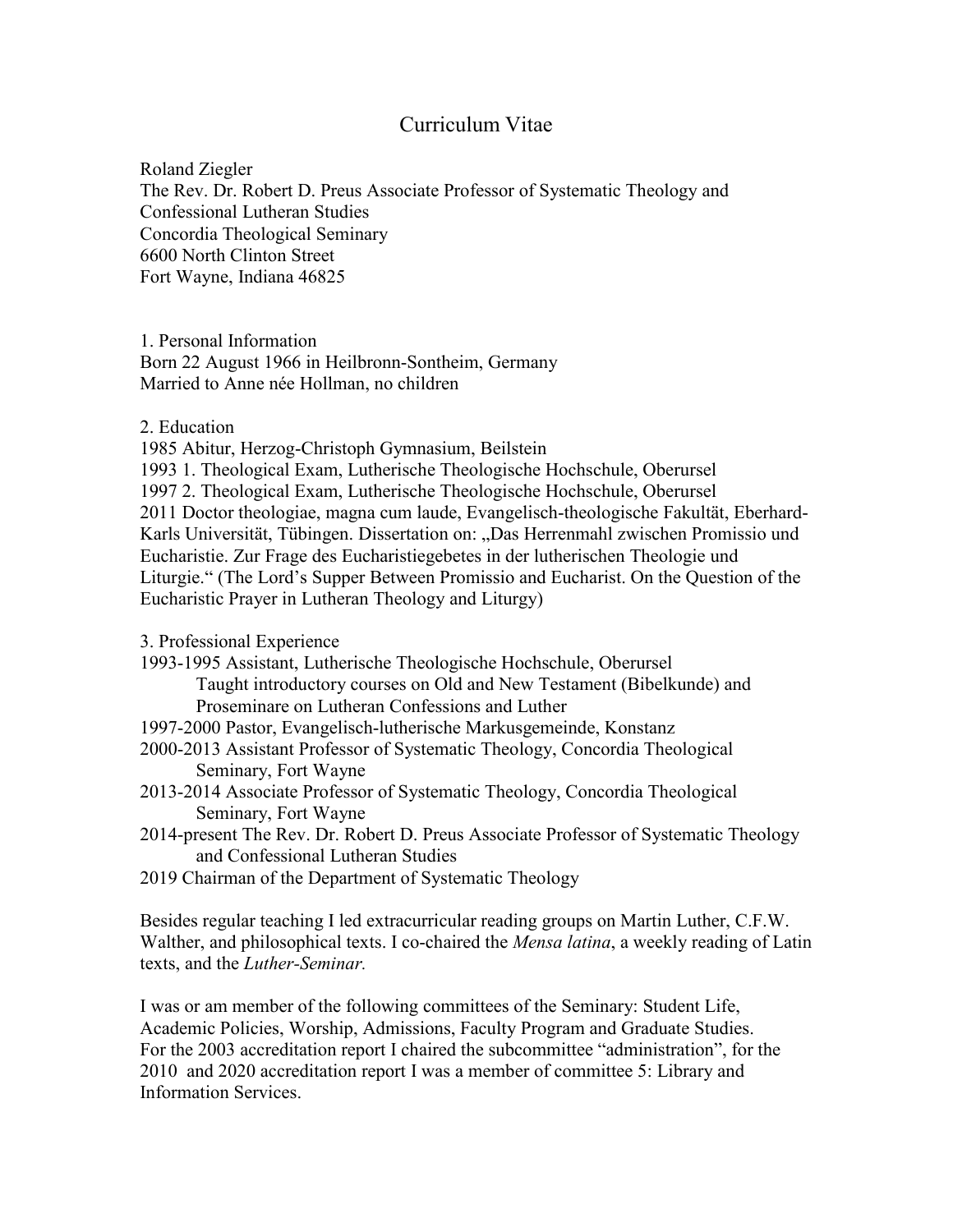Additionally, I was chairman of the subcommittee "Systematic Theology" for the development of the new classes in the general curriculum Revision 2004/4 and a member of the DMin taskforce 2011/12.

Online education: I participated in a workshop in 2004 when DELTO transitioned into online education, taught by Ray Holm. I then designed and authored half of the courses "Dogmatics I" and "Dogmatics III" for DELTO. In 2012, I took via the Wabash Center for Theological Education a course on online educational design taught by the University of Wisconsin.

## 4. Membership in Learned Societies

Evangelical Theological Society Society of Christian Philosophers Evangelical Philosophical Society

- 5. Publications
- 5.1 Books
- 5.1.1 Authored
	- Das Eucharistiegebet in Theologie und Liturgie der lutherischen Kirchen seit der Reformation. Die Deutung des Herrenmahles zwischen Promissio und Eucharistie. Göttingen: Edition Ruprecht, 2013.
- 5.1.2 Edited
	- Hermann Sasse: In Statu Confessionis III. Texte zu Union, Bekenntnis, Kirchenkampf und Ökumene. Hrsg. v. Werner Klän und Roland Ziegler. Göttingen: Edition Ruprecht, 2011.

## 5.2 Articles

- "Täglich, Herr Gott, wir loben dich' Zum Tagzeitengebet in der evangelischen Kirche", *Einträchtig Lehren. Festschrift für Bischof Dr. Jobst Schöne.* Groß Oesingen: Heinrich Harms, 1997, 559-575
- "The New English Translation of The Book of Concord (Augsburg/Fortress 2000): Locking the Barn Door After..." *Concordia Theological Quarterly* 66 (2002), 145- 165.
- "August Vilmar und der Gottesdienst" *Lutherische Theologie und Kirche* 26 (2002), 156-174
- "Die lutherische Kirche in den USA,", Beilage zu *Lutherische Beiträge,* no. 1 8(2003)
- "Should Lutherans Reserve the Consecrated Elements?" *Concordia Theological Quarterly* 67 (2003), 131-147
- "Liberation Theology in the Leading Ladies of Feminist Theology," *Feminism and the Church. Papers presented at the Congress on the Lutheran Confessions, Bloomingdale, Illinois April 4-6, 2002.* St. Louis: The Luther Academy, 2003, 21-36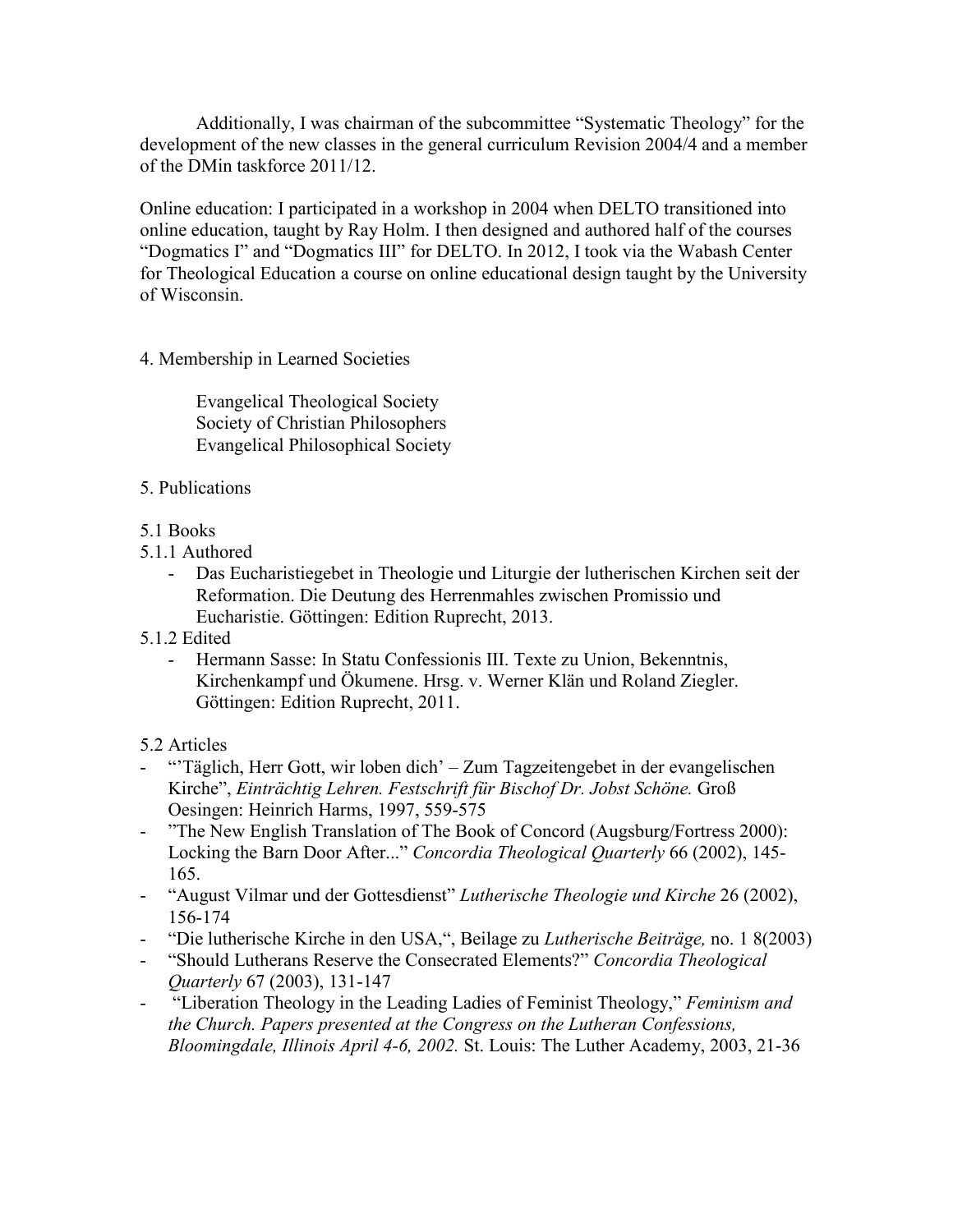- Reprinted in: Women Pastors? The Ordination of Women in Biblical Lutheran Perspective. Ed. by Matthew C. Harrison; John T. Pless. St. Louis: Concordia Publishing House, 2008,137-152
- "Luther and Justification," For the Life of the World 8:1 (2004), 4-5
- "Natural Knowledge of God and the Trinity," *Concordia Theological Quarterly* 69 (2005), 133-158
- "Neuendettelsau and Hermannsburg: What We Can Learn." *Mission Accomplished? Challenges to and Opportunities for Lutheran Missions in the 21st Century*. St. Louis: The Luther Academy, 2008, p. 30-57
- "Religious Beliefs in the USA: The Need for Creedal Christianity," *Concordia Theological Quarterly* 72 (2008), 366-367
- "Witness," *For the Life of the World* no. 1, 15 (2011), 10-11
- "Luther and Calvin on God: Origins of Lutheran and Reformed Differences," *Concordia Theological Quarterly* 75 (2011), 63-90
- "Natural Law in the Lutheran Confessions," *Natural Law: A Lutheran Reappraisal.* Ed. by Robert C. Baker; Roland Cap Ehlke, St. Louis: Concordia Publishing House, 2011, 65-78
- "Eduard Preuss and C. F. W. Walther", *Concordia Theological Quarterly* 75 (2011), 289-310.
- "Walther and AC V", *Concordia Theological Quarterly* 76 (2012), 313-334.
- "The Digital 17th Century", *Concordia Theological Quarterly* 76 (2012), 34
- Edited and wrote the introduction for "Preface to Christian Order for the City of Goettingen", in: Martin Luther, *Works*, vol. 59, 313-318, St. Louis, Mo.: Concordia Publishing House, 2012
- Co-edited and co-wrote the introduction for "Preface to Johann Brenz, Exposition of Ecclesiastes, Firmly Based on the Holy Divine Scriptures", in: Martin Luther, *Works*, vol. 59, 216-219, St. Louis, Mo.: Concordia Publishing House, 2012
- Edited and wrote the introduction for "Preface to Christian Order for the City of
- "The Eucharistic Prayer and Justification," *Concordia Theological Quarterly* 77 (2013), 79-99
- "Defining Humanity in the Lutheran Confessions and in Lutheran Orthodoxy", *Concordia Theological Quarterly* 78: 1-2 (2014), 107-127.
- "Doctrinal Unity and Church Fellowship", *Concordia Theological Quarterly* 78:3-4 (2014), 59-79.
- "Inaugural Speech for the Robert D. Preus Chair", *Concordia Theological Quarterly* 78:3-4 (2014), 147-150.
- "Culture and the Vocation of the Theologian", *Concordia Theological Quarterly* 80(2016), 287-308
- "Aegidius Hunnius (1550-1603): Father of Wittenberg Lutheran Orthodoxy," *Lives and Writings of the Great Fathers of the Lutheran Church*. Edited by Timothy Schmeling with an Introduction by Robert Kolb, St. Louis, MO: Concordia Publishing House, 2016, 25-36.
- "Luther and Frederick the Wise,"Lutheran Synod Quarterly 57 (2017), 9-31.
- "Luther and the Sacramentarians: A Necessary Division?" *Defending the Reformation,* edited by John Maxfield, St. Louis, Mo.: Concordia Publishing House, 2017, 217-249.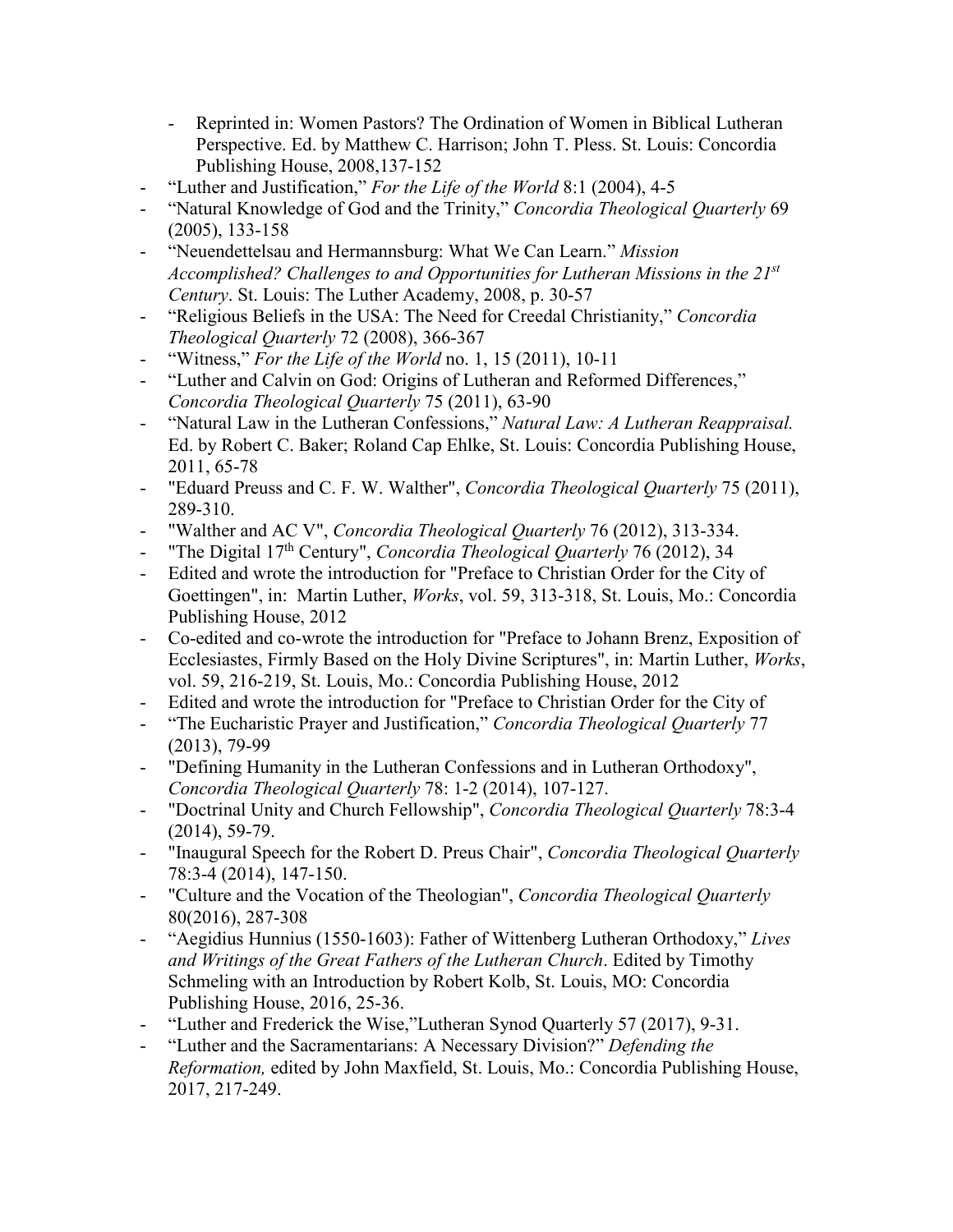- "Claritas and Perspicuitas Scripturae,"Concordia Theological Quarterly 81 (2017), 119-136.
- "Unionism," *Encyclopedia of Luther and Lutheranism*, Lanham, MD: Rowman & Littlefield, 2017, vol. 2, 785-786.
- "Lehre, Dogma, Bekenntnis. Einige Bemerkungen," *Die einigende Mitte. Theologie in konfessioneller und ökumenischer Verantwortung*. Ed. by Christoph Barnbrock, Gilberto da Sivla. Göttingen: Edition Ruprecht, 2018, 411-427.
- "What Happens When the Third Use of the Law is Rejected?" *The Necessary Distinction. A Continuing Conversation on Law and Gospel*. St. Louis, Mo.: Concordia Publishing House, 2017, 309-331
- "Forword", Jack Kilcrease, *The Doctrine of the Atonement. From Luther to Forde*. Wopf & Stock, 2018, IX-XI.
- "Priesthood and Office," *Logia* 28 (2019), no. 1, 25-34.
- "Chemnitz, Gerhard, Walther, and Concordia Publishing House," *Concordia Theological Quarterly* 83 (2019), 43-50.
- "The Leipzig Debate and Theological Method," *Concordia Theological Quarterly* 83 (2019), 213–228

## 5.3 Audiovisual Media

For the DELTO (Distance Education Leading Towards Ordination) taped half of the video textbooks for Dogmatic I and III, available now on the CTS website

6. Invited Papers at Conferences

- Symposia, Concordia Theological Seminary, 2001, 2002, 2003, 2010, 2011, 2012, 2013, 2014, 2015, 2016, 2019
- Congress on the Lutheran Confessions, 2002, 2005, 2013.
- Lutherische Theologische Hochschule, Oberursel, Symposium on August Friedrich Christian Vilmar, 2002.
- "Scripture and Law and Gospel", Keynote presentation at the convention of the "Augsburg Lutheran Churches" on 26 June 2010, Spokane, WA.
- Attended "Union, Bekenntnis und kirchliche Identität 1817-2017", Wittenberg, Germany, February 26-28,2013, a conference between UEK (United Evangelical Church) and SELK (Independent Evangelical Lutheran Church) on invitation of SELK. Gave a presentation "Summary of an Observer".
- Presentation at the 216 Bjarne Wollan Teigen Reformation Lectures, "The Cost of Confessing: Luther and the Three Princes", Bethany Lutheran College, MN, 27-28 October 2016, "Luther and Frederick the Wise".
- Jubilee Theological Conference LUTHERANISM TODAY in Prague / Tuchoměřicích, Czech Republic, May 22 – 25, 2017, Presentation on "Formula of Concord VII and VIII".
- Presented a paper at the 26th (11th) World Conference of the ILC (Antwerp, Belgium, September 25th) on "Confessionalism and Ecumenism."